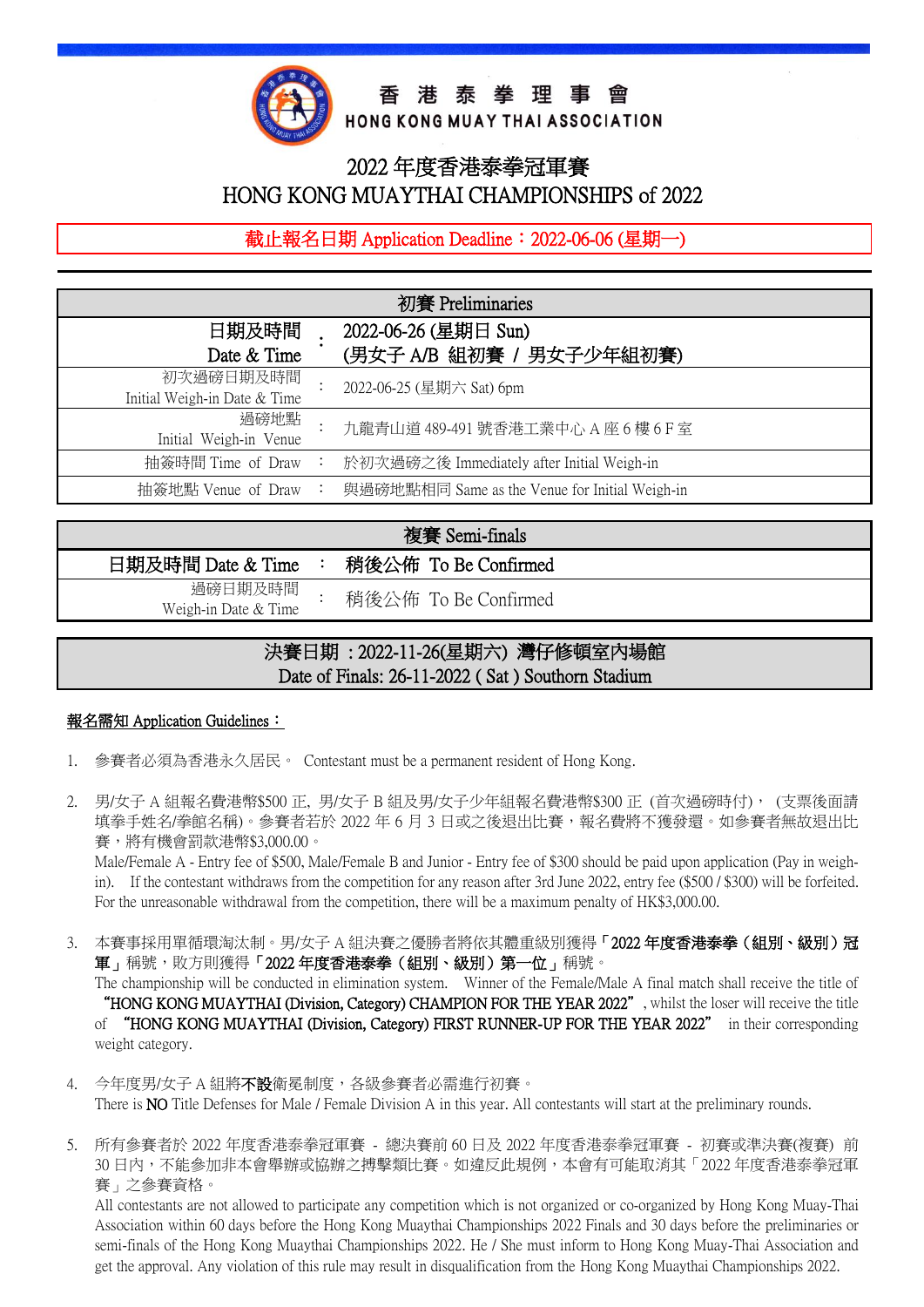

香港泰拳理事會 HONG KONG MUAY THAI ASSOCIATION

6. 所有參賽者必須完成 2022 年運動員註冊,方可參賽。 All participants must complete the muaythai athlete registration of 2022 before the competition.

|  | 7. | 比賽組別 |  |
|--|----|------|--|
|--|----|------|--|

| 組別 Division   | 年齡    | 比賽經驗 Pass Experience | 回合 Rounds                                              |  |
|---------------|-------|----------------------|--------------------------------------------------------|--|
|               | Age   |                      |                                                        |  |
| 少年組 Junior    | 14-17 | 不限 Unlimited         | 3回合制,每回合2分鐘,期間休息1分鐘                                    |  |
|               |       |                      | four $(3)$ rounds of two $(2)$ minutes each, one $(1)$ |  |
|               |       |                      | minute interval between rounds                         |  |
| 男子 B 組 Male B | 18-40 | 5 場以下 below 5 bouts  | 3回合制,每回合3分鐘,期間休息1分鐘                                    |  |
| 女子 B 組 Female |       |                      | Three $(3)$ rounds of three $(3)$ minutes each, one    |  |
| B             |       |                      | (1) minute interval between rounds                     |  |
| 男子 A 組 Male A | 18-40 | 5 場以上 over 5 bouts   | 3回合制,每回合3分鐘,期間休息1分鐘                                    |  |
| 女子 A 組 Female |       |                      | Three $(3)$ rounds of three $(3)$ minutes each, one    |  |
| А             |       |                      | (1) minute interval between rounds                     |  |

8. 體重級別 Weight Category:

| 級別 Category       | 公斤kg*     |
|-------------------|-----------|
| 別針級 Pin           | 42-45     |
| 輕蠅量級 Light Fly    | 45-48     |
| 蠅量級 Fly           | 48-51     |
| 雛量級 Bantam        | 51-54     |
| 羽量級 Feather       | 54-57     |
| 輕量級 Light         | 57-60     |
| 輕沉量級 Light Welter | $60-63.5$ |
| 沉量級 Welter        | 63.5-67   |
| 輕中量級 Light Middle | 67-71     |
| 中量級 Middle        | 71-75     |
| 輕重量級 Light Heavy  | 75-81     |
| 巡洋艦級 Cruiser      | 81-86     |
| 重量級 Heavy         | 86-91     |
| 超重量級 Super Heavy  | $91+$     |

\*各級報磅以磅頂計算。

#### **報名方法 Application Procedure:**

請填妥下頁報名表格,連同以下各項:

- 1. 香港身份證副本 1 份
- 2. 男/女子 A 組報名費港幣\$500 正, 男/女子 B 組及男/女子少年組報名費港幣\$300 正,(劃線支票抬頭請寫〝香港 泰拳理事會有限公司〞)
- 親身交回本會,地址「九龍青山道 489-491 號香港工業中心 A 座 6 樓 6F 室」。如有垂詢,請電 3706-8948。 Please complete the application form on next page, together with the following::
	- 1. A copy of the contestant's HKID Card
	- 2. Male/Female A Entry fee of \$500, Male/Female B and Junior Entry fee of \$300 (Cross cheque payable to "Hong Kong Muay Thai Association Limited")

Please submit your application in person to: Flat 6F, 6/F Block A, Hong Kong Industrial Centre, No.489-491 Castle Peak Road, Kowloon For enquiry, please contact 3706-8948.